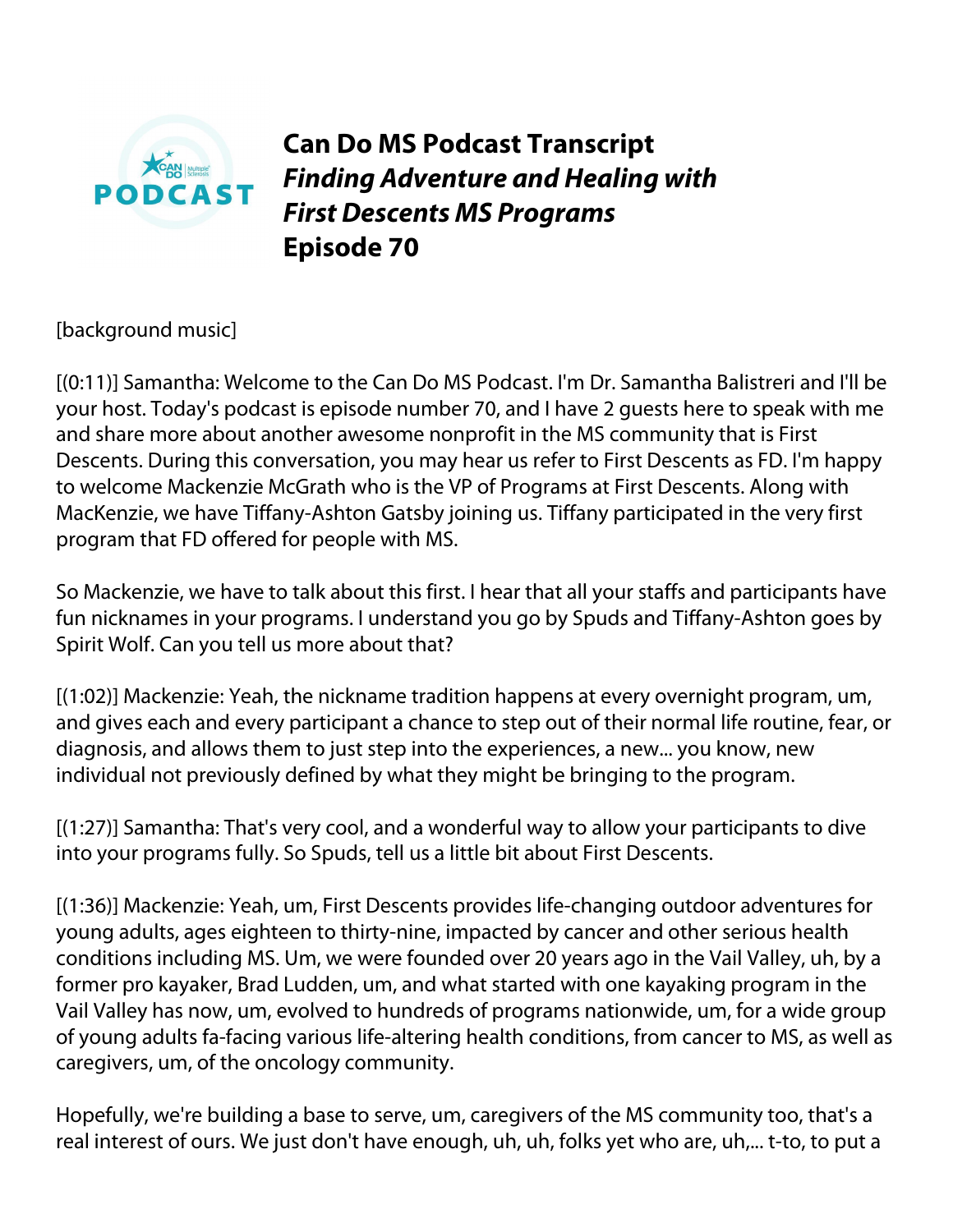program of that sort on, but eventually well. Um, and then in response to the pandemic, uh, we did start serving healthcare workers on the frontlines of COVID-19 relief efforts.

[(2:48)] Samantha: Wonderful.

[(2:50)] Mackenzie: Yeah.

[(2:50)] Samantha: Um, so kayaking is a big program, but what else do you offer?

[(2:54)] Mackenzie: Yeah, we offer whitewater kayakin', rock climbin', ice climbin', and surfing. So those are the predominant sports that we focus on and, um, our programs are a lot more than just outdoor adventure, um, although the main focal point and the backdrop is, um, you know, adventuring in wild places with peers. And there are other components that we bring into the programs, um, like nutrition, um, mindfulness, yoga, et cetera, but I would say the main, you know, a-area of focus and, and what we really emphasize is peer... peer-to-peer support and outdoor adventure through some set activity that I shared with you, whether it's whitewater kayakin' or climbin'.

[(3:43)] Samantha: That's great. And if we're just looking at your programs in a... for multiple sclerosis, how, um, does First Descents help mitigate and manage symptoms at a program?

[(3:53)] Mackenzie: Yeah, that's a really great question. Um, we have... Well, it, it starts well before the program starts at South. So we have a team here at First Descents HQ, our programs' team, that works with, um, any applicants on an individual basis.

And we have a, an-, medical application where we collect a lot of information about, um, folks' symptoms, potential triggers specific to MS, but then a g-... a general medical background so that our team is, is best prepared to meet the needs of the applicant as much as possible. Um, so, a number of things that we tend to see from our MS applicants is a history of, um, fatigue, um, issues with temperature regulation, spasticity, numbness, tingling. Um, and w-what we do is, once we receive this application, we have also a team of medical reviewers, they're all licensed medical professionals, that review the application and try to put the person in the best program that is most appropriate for them, um, based on what they tell us.

So, you know, transparency and honesty on the application is, is, um, not gonna, um, inhibit people from going out with us. It's just gonna better allow us to meet their particular needs. So, we will do anything, um, at programs from, like, providing, um, cooling vest which is quite typical for us for individuals that might have issues with temperature regulation, um, a lot of focus on hydration, um, a lot of downtime, built-in rests and breaks, and then also working with our partners to have as much shading as possible.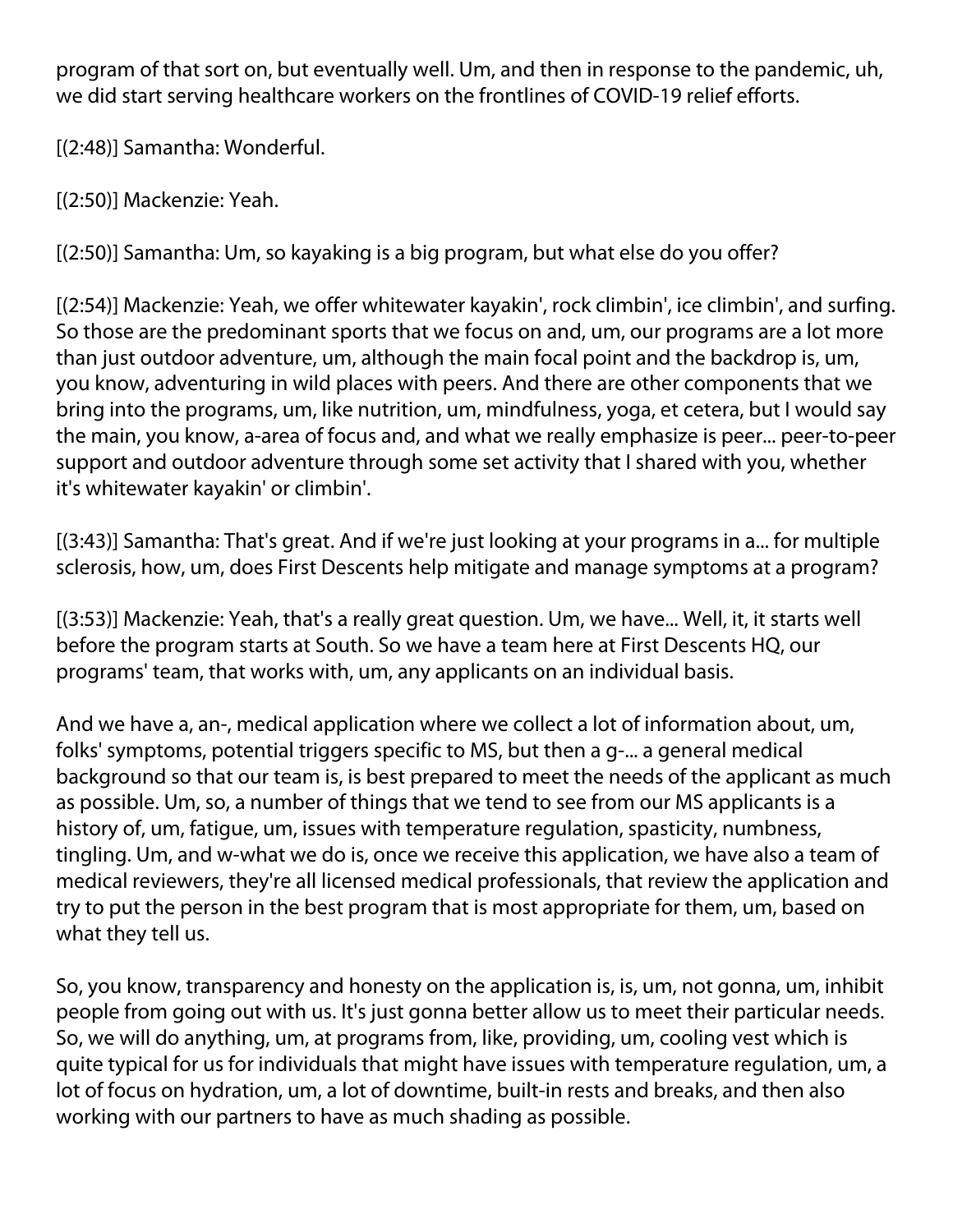Because a lot of the activities that we're doing, w-we know, you know, if we're out on the river and we're whitewater kayakin', like, you're probably not gonna be able to kayak with an umbrella over you the entire time. So we're pulling over, we're taking breaks in the shade, or we have a support raft that's following that does have shading if somebody needs to, to take a break and get out of the sun for a bit. So we do a number of things. But we really do taylor it based on, um, applicants needs and, and, and try to use a real individualized approach.

[(6:15)] Samantha: Yeah, sounds like a lot of thought and consideration goes into each program to make sure everyone's comfortable and safe. If you had to pick one thing, what would you say is the most powerful part of an FD program?

[(6:28)] Mackenzie: Oh, man, there's so many powerful parts of it. Um, I would say probably the last day, um, and that is graduation day and it's really what we're trying to do is with, with these, uh, participants that come out, it's a-always a small group environment.

Our programs are about twelve to fifteen participants. So we're really focused on small intimate, um, groups. So there isn't an overwhelmin' amount of people, um, and people can really get to know one another.

And we move folks through a progression. I'll use whitewater kayakin' as an example, where they're learning to paddle the first couple of days, or learning to wet eggs, which is, safely get out of their boat if they flip. And then, we're... they're learnin' to move through rapids and then eventually, on the last day, they go through a graduation rapid, or for climbin', it's a graduation climb where it's a bit more challenging, and they're doing it on their own.

But they're doin' it within the company and the safety of a trained, um, group of staff and guides. So safety is number one. Um, but it really allows, um, participants to see how far they've come and to apply the skills that they've learned over the course of a-an entire program and whether somebody doe-, you know, flips in a rapid or they make it all the way down, it's a really, really impactful experience, and it's really just about each person having their own individual journey but also doing it in the company, um, and feeling supported by others.

[(8:12)] Samantha: Yeah. That must be special to see from your perspective, but also a really special moment for each participant to see how far they've come in your program.

[(8:20)] Mackenzie: Yeah, it's remarkable. It's a really incredible thing t-to be a part of.

[(8:25)] Samantha: Well, Tiffany, you would have actually participated in an FD program. So I'm looking forward to hearing about your perspective. Um, so how did you find and first connect with First Descents?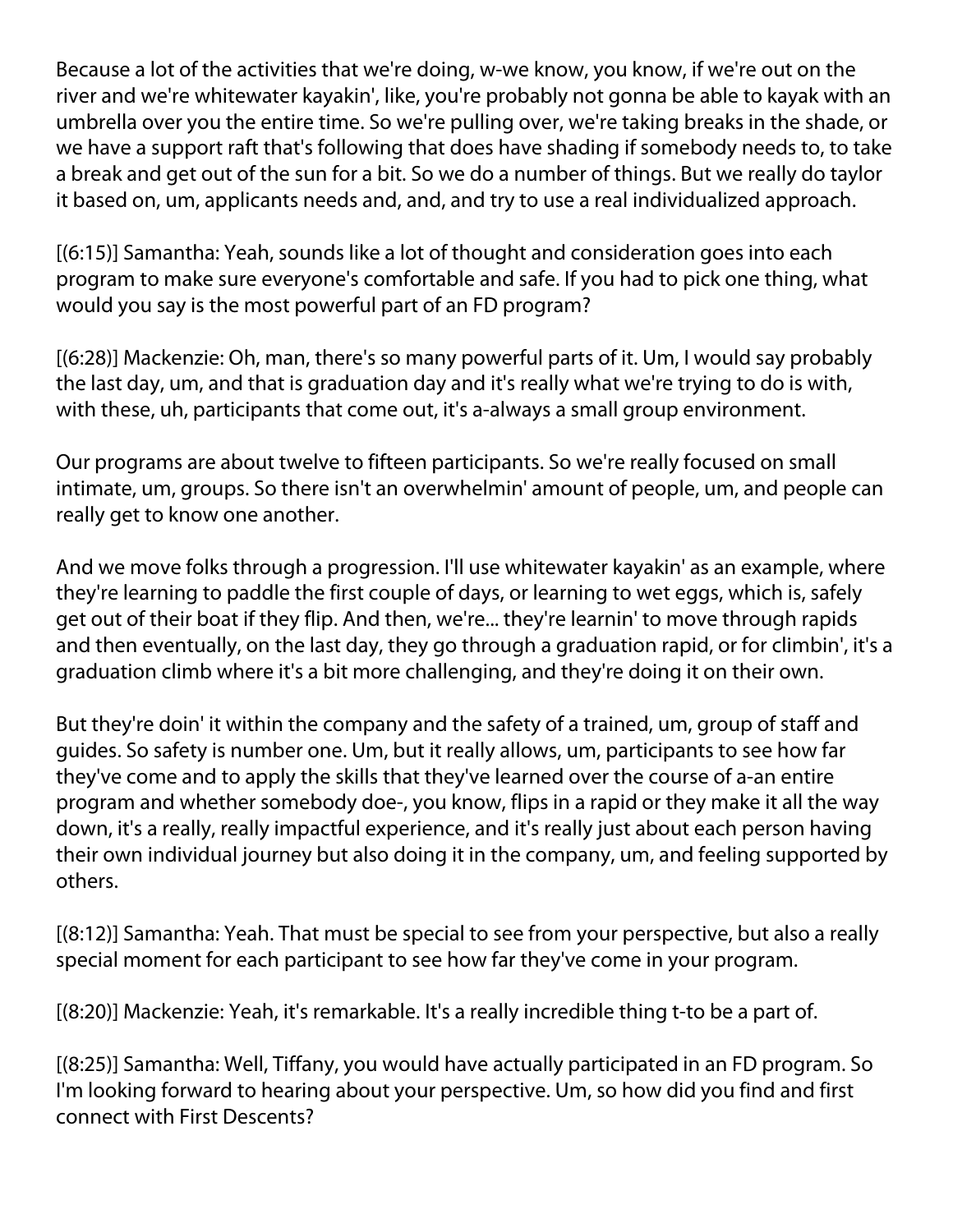[(8:36)] Tiffany: Um, I got an email from one of my health care providers, um, MS groups, that sends out, like, random, um, information for people with MS. And there was just this little blurb that said, you know, "Outdoor adventure, kayaking, something for people with MS." And it was, like, free of charge, like, and I was, like, "Oh, that sounds fun." I didn't really know exactly what it was, and I just thought it was something that sounded outdoorsy and wasn't gonna cost me anything and was for people with MS.

So I filled out an application, didn't really have any expectations or know what I was getting into at all. So it was just, kind of, wingin' it and, uh, I believe I was pretty last minute. I only applied just a few weeks before the program start date, so I didn't really have a chance to, like, psych myself out, or really even think about it. I was like, "Oh, I wanna go on the same. Sure."

[(9:39)] Samantha: So, going into your first adventure, you-, were you nervous? Were you excited?

[(9:44)] Tiffany: I mean, honestly, I... I was just, kind of, open for anything. I wasn't really nervous cuz I didn't know what I was getting myself into. I mean, I think if I would have had more information upfront, I might have been a lot more nervous, but I figured, you know, for a bunch of people with MS, like, what are they gonna have us do?

I figured we were gonna paddle around on a lake, you know, lazily kayaking for a few days. Um, I didn't really know that it was gonna be a strenuous, um, whitewater kayaking program that was actually gonna challenge, uh, me in so many ways. So, I mean, I just knew that it was the pilot program, we're the first ones, so we were, kinda, you know, guinea pigging it for the, the group of MS folks. And I was like, "Okay, let's, like, let's go out there and see what happens."

[(10:37)] Samantha: So you've been a part of 2 FD programs. The first, you did whitewater rafting. Will you talk a little bit more about that one and then share your second FD experience?

[(10:47)] Tiffany: Sure. Yeah, the first program was, like I mentioned, it was the pilot program for folks with MS, and there were fourteen of us. We were in Montana, on the Tarkio river, um, which was, uh, just outside of Missoula.

Um, when I got off the plane, um, a-a-a couple of folks with, uh, some tutus and, uh, poop emoji hats [chuckles] were greeting us at the airport and quickly told us not to, um... not to use our real names, and we were waiting around, kind of very confused. I think a lot of us didn't... we w-, definitely weren't expecting that kind of a greeting, and then we're told we had to come up with nicknames and not to introduce ourselves which is, kind of, how th-the whole start to th-the FD nickname and my Spirit Wolf journey began.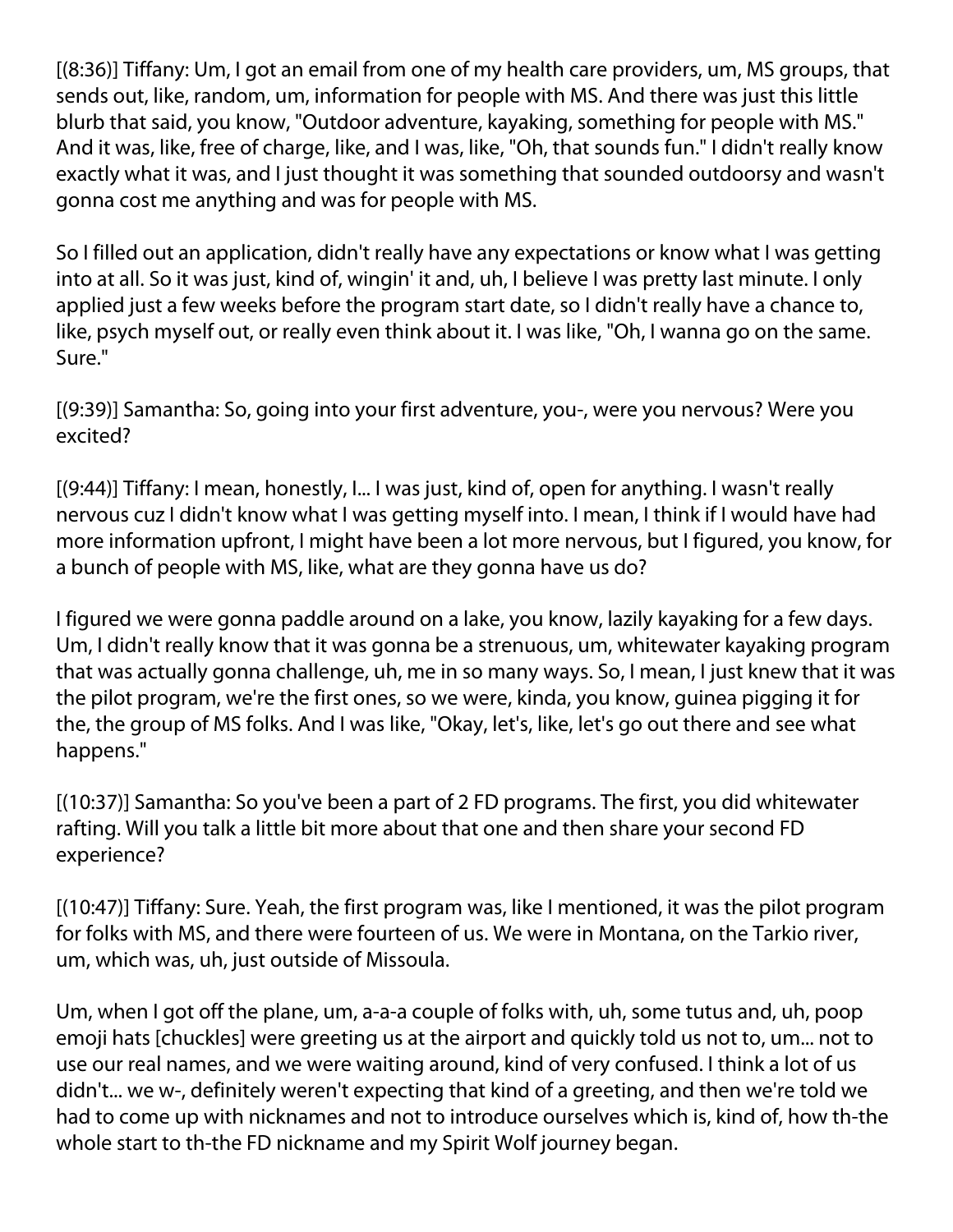Um, so yeah, there were fourteen, uh, fourteen of us sharing, uh, living quarters and, like, cabin on the river. It was a gorgeous cabin, and it really felt like summer camp. I mean, it was... you know, a bunch of us, kind o-, kind of, piling in and sharing that intimate space with each other. The difference was, we were all really bonded through that experience of having MS. And for most of us, none of us had really been in a group of people with the diagnosis, especially for that extended period of time.

I mean, a support group situation is completely different from those because you're immersed, uh, in this living environment. So you can actually get to know people on a different, more intimate level. Plus, you're also going through a challenge with with,uh, with each other where you're challenging yourself mentally, emotionally, physically, um, so i-it, it was quite different in that sense.

Um, also, the FD crew were extremely welcoming. I mean, we came in, they're like, "Don't worry about your luggage. We got this for you. Sit down. Can we bring you coffee?" And I-I was never expecting that sort of welcome. Usually, um, being around people that are not, um... that are not... also a-, people with disabilities, you know, you're kind of always the one in the background trying to catch up. And we were just told to kick back and relax and that it was about us 100%. And we were there to, like, have a really good time and in full experience.

So, yeah, we started out on the river. [chuckles] First day, had to get flipped upside down [chuckle] in the kayak. Um, I don't... Like, a lot of us didn't know we were doing whitewater kayaking, some of us did, but we were like, "Wait, what? We have to do, what?" So, yeah, that was kind of like, I don't know, tr-, I was gonna say trial by fire, but it was more like trial, trial by water dowsing. Um, and I'd say, one of the best things about that initial day was just, there were so many people around us, supporting us for safety. That made me feel extremely comfortable. I mean, that was one of the main reasons I even went on the trip in the first place is because I was told that there was gonna be medical professionals, uh, there for safety.

Um, so there were world-class kayakers surrounding us, teaching us how to do everything and somebody could get to you within 30 seconds if anything went wrong which, I think, especially for people with MS, there's that, that hesitancy, uh, to do new things, or to do things that you haven't, um, had a chance to experience because what if something happens, what if something goes wrong.

And the FD crew didn't allow anything to happen to us. They protected us. So thoroughly, um, I just... I felt so safe, and it's definitely nothing I ever would have dared to do on my own. I mean, I'm not gonna go to the middle of a river in Montana, getting a... getting a kayak and be like, "Oh, yeah, I got this," but I-I knew I was... I knew I was gonna have a safe experience.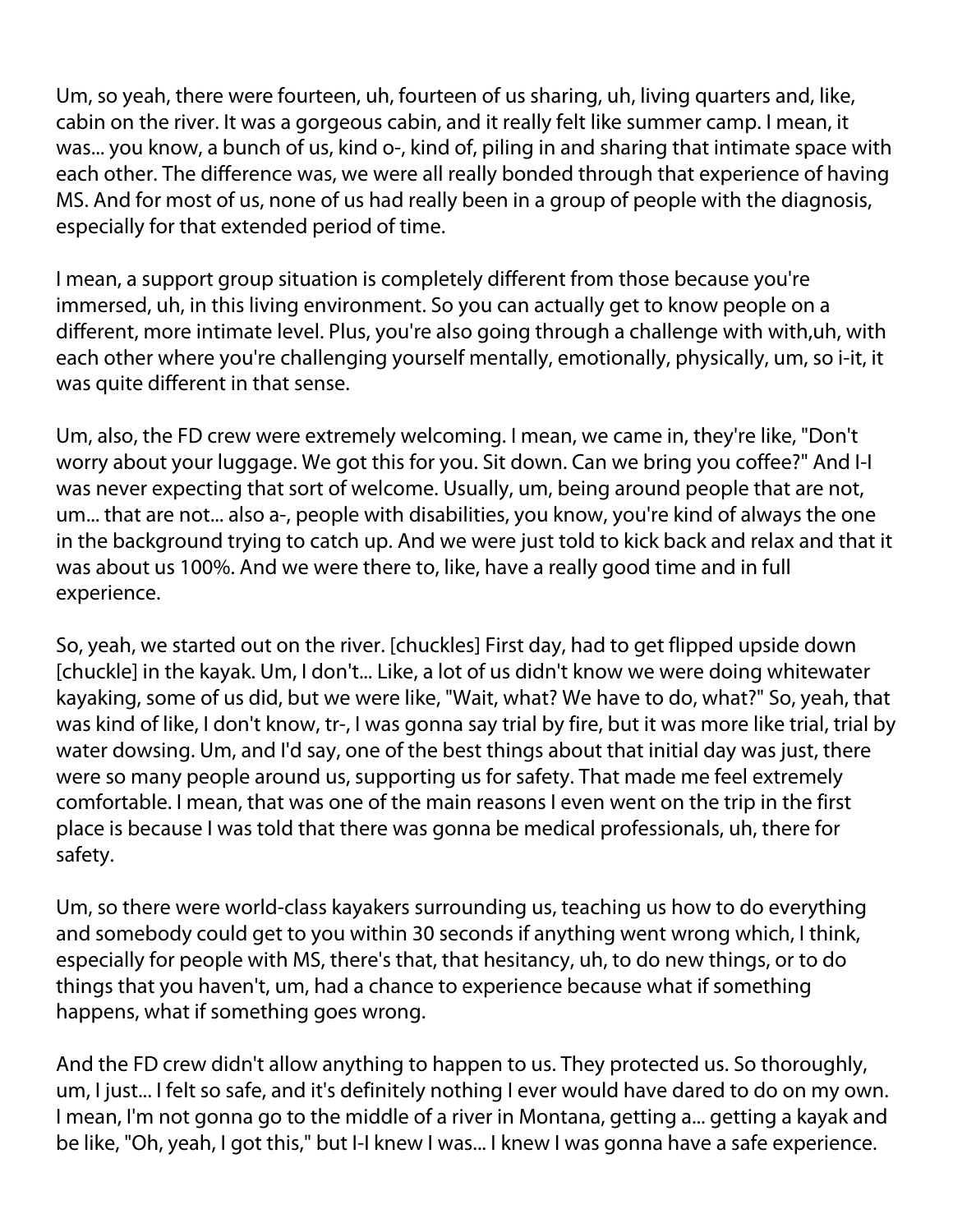Whether it was a good time or not, I knew I was safe, so...

[(14:51)] Samantha: Yeah, that's really important. Sounds like First Descents was prepared to handle almost any situation to make sure you felt included and safe.

[(14:58)] Tiffany: Yeah. The second experience was, um, me and another participant, Birdie. We were invited back. So it's still kayaking and was still in Montana with just a different spot. I actually ended up having an MS flare during that program. And... I-I mean, I was experienced kayaker. I'm doing air quotes [laughs], um, because I had gone through the program before, but I struggled and it was, um... I think it was good for, for the people, um, to see that, "Hey, you know, you can end up running into some big roadblocks and still be supported and still have a good time."

I was having some spasticity and had to get pulled from my kayak. Um, people were right there to help me. Um, I got put on the... on the white water raft for the day and was under a nice little shade and got to hang out with the camera crew, um, and still got to participate. So it was great that despite having, you know, a flare and was in the middle of, you know, some crazy, like, you know, spasticity and things that just prevented me from fully participating, I could still be there, and I could still not feel like I was getting left out, and I think that was probably one of the most, I mean, h-, like, just it touched my heart because usually, when things like that happen out in the world, you know, you get left behind, you have to stay home.

Um, but the FD crew was really there for me, uh, making sure I was still very much included, and still gonna have my little... my little graduation. I'm just a little bit different that that series, but, uh, it was just as fulfilling, and I wouldn't take it back in a million years, even that little flare.

[(16:48)] Samantha: [chuckles] Now, that's, that's really, really special. So now that you can look back on who you were before your experiences with FD and compare it to who you are now, how would you say you're different?

[(16:58)] Tiffany: Uh, honestly, the FD experience really had a profound impact on, uh, my life, my... the way I view having MS, um, just knowing what I can do if I really set my mind to it. Um, I had just started going back to college that year that I went on the MS, uh... that FD program. And I had never really been in a group like that.

I've made, um, connections with those folks there that I-... we still talk, you know, 4, 5 years later, um, 4 years later. Um, those are some meaningful relationships that, uh, I was able to develop, that I-I never would have had a chance to encounter. Um, you know, we shared some of our deepest, darkest fears and insecurities, uh, through this journey, and, um, I'm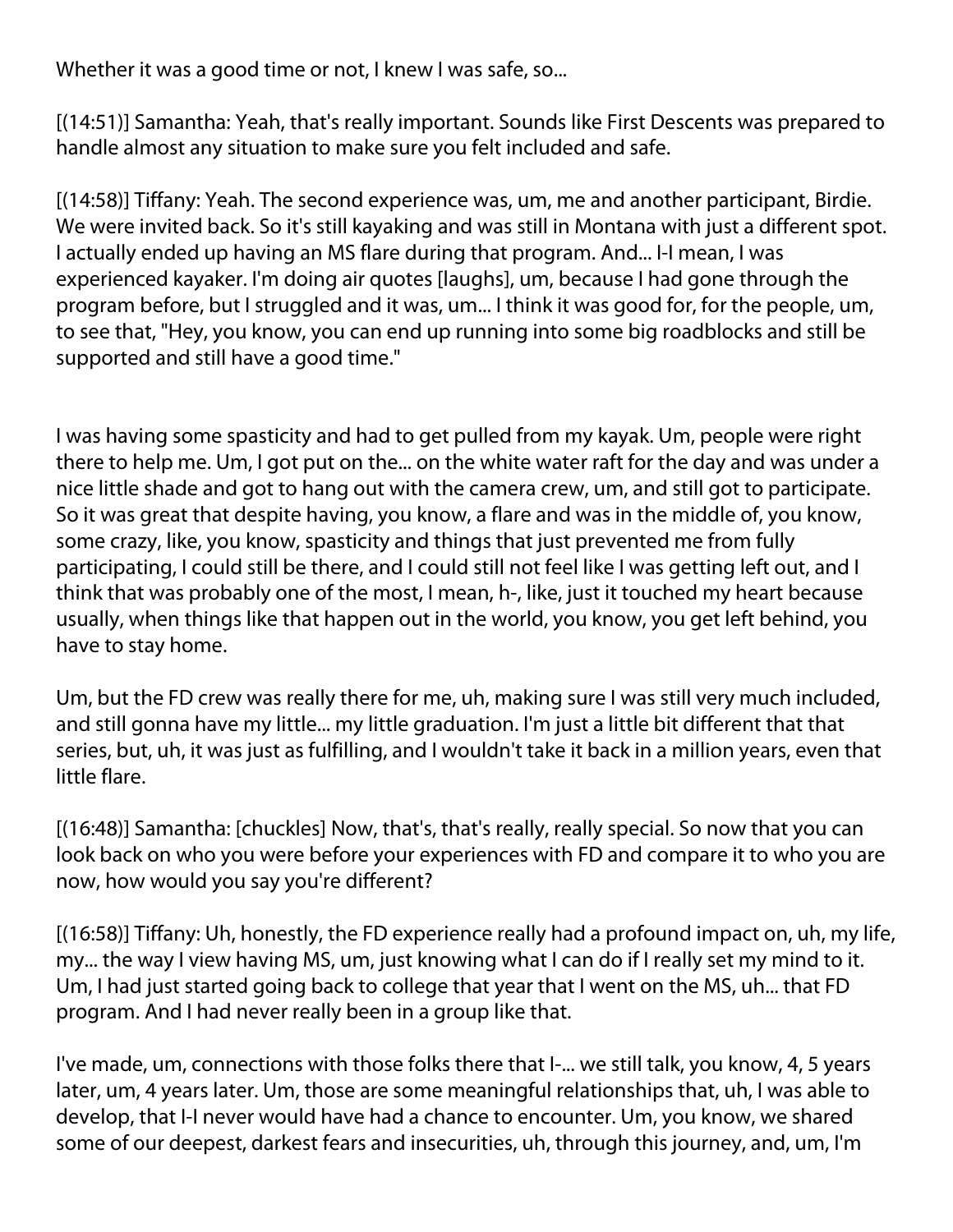actually starting a PhD program in the fall and part of the research that I'm doing, um... the direction that set, um, set that into motion was really ticked off by this, this FD program, just the idea that there can be healing, um, achieved through things that are not within the realms of traditional medicine and that emotional healing, that bonding, that experience, um, can be just as important, if not more so than, you know, your, your medical, biomedical treatments, you know.

Obviously, you know, most of us are taking medication for MS and, and in doing that, like, if we're leaving behind the rest of ourselves, if we're leaving behind, um, you know, that emotional part of ourselves that is so impacted by this disease, you know, y-you're never gonna have your full self unless you address that, and the FD program really allowed me to, to take care of that part of myself in a way that I didn't know I was missing, and I didn't know it was possible

[(19:07)] Samantha: Yeah, that sounds life-changing in a... in a lot of ways, but that's really wonderful.

[(19:12)] Mackenzie: Spirit Wolf, thank you so much, like, hearin' about the impact of our program on you and your life, um, b-brings tears to my eyes, and, and, and so thank you for sharing that. Um, that just fills my heart.

[(19:29)] Samantha: So Spirit Wolf p-participated in your very first program for people with MS. How have your programs evolved since?

[(19:36)] Mackenzie: Our programs have, have evolved and, you know, the very first program i-in 2018, um, the one that Spirit Wolf went to and, and in 2019, um, we worked in partnership, uh, with a... with a clinical psychologist, uh, Dr. Samuel Kane. And we researched the impact of the program. Um, and so we did, you know, launch, uh, a full-fledged, uh, research to track quantitative a-and qualitative outcomes. So, you know, we did... we did find, after the 2019 program, th-that the week-long MS programs did improve, um, selfefficacy levels of anxiety, um, and mindfulness among our participants.

So, y-you know, we continue to use data at FD, uh, to informed decision making on our program model and the direction in which we wanna go and to just track our ove-, overall outcomes and impact. Um, we also... you know, qualitatively and anecdotally, what Spirit Wolf shared is so much of what we found is, um, that, you know, when you bring young adults together that share, share a common experience, magic happens. And, um, so the amount of peer-to-peer connection that happens at a... at a program is transformational.

Um, so we continue to, uh, build on these strengths and continue to make them a focal point. And then also look for other upper[?] ways to adapt, um, our programs or improve. The main central thing that I've taken from is like, "We can't communicate enough." Like, just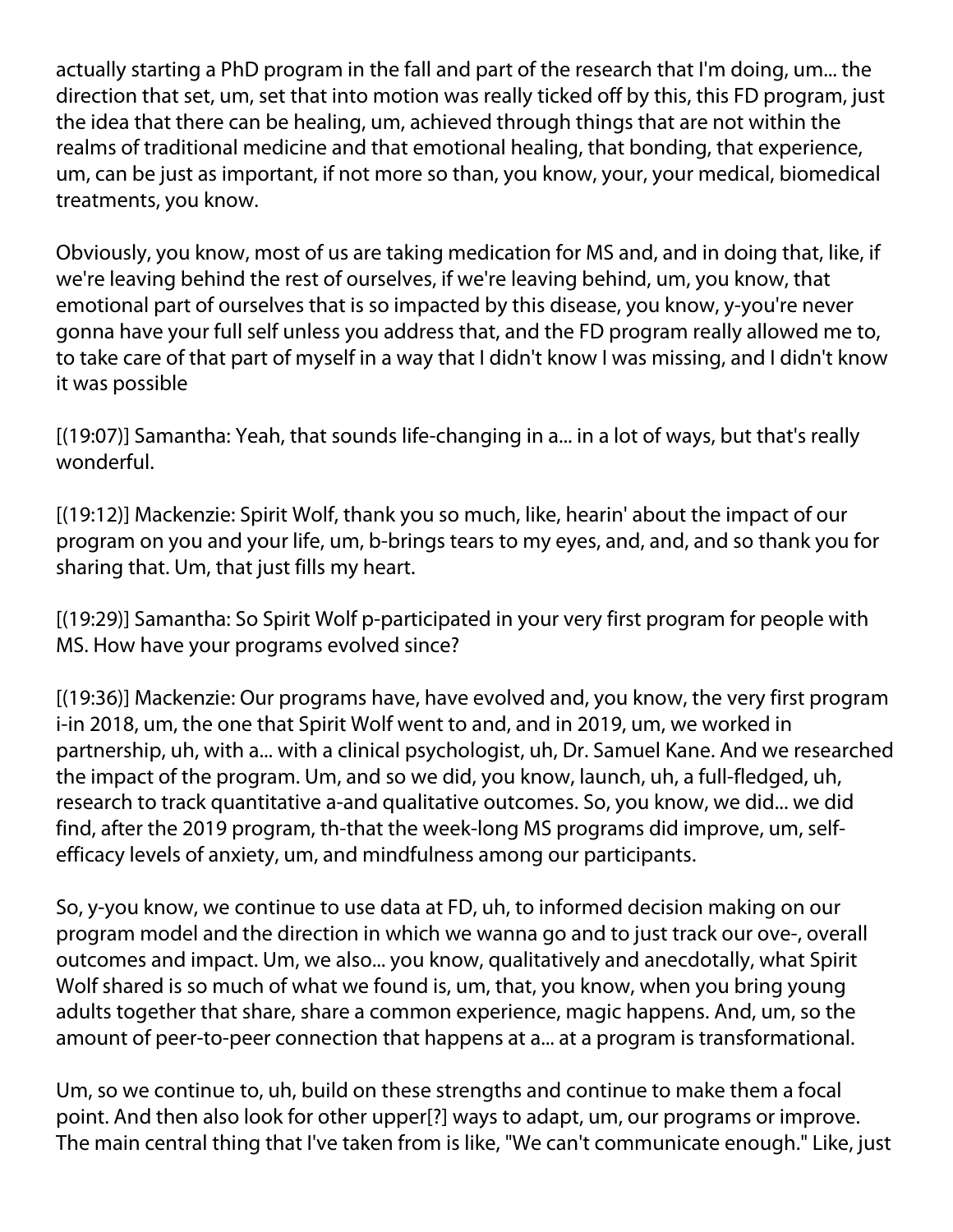communicate and over communicate and then that allows people to self-select in, um, to a program that they feel like is the most appropriate for them and, and that my team can have that open dialogue and communication with them to find the most appropriate program.

[(21:51)] Samantha: Yeah. So I think it's pretty clear that a lot of thought goes into these programs. Well, I'm anticipating that some of our listeners are going to be interested in learning more about FD programs. So where should they go to check out more information or details, or apply?

[(22:04)] Mackenzie: Yeah, just go to firstdescents.org. You can, um, then go to our Programs Finder which is on our homepage there. Check out our programs. Um, see if there's anything that is of interest to you. Even if you're like, "Oh, you know, I'm thinking about doing it, but maybe I'm not ready this year." Still, come our website, check out what we're doing, um, and I encourage everybody, um, if they see the pro-, yes, the program, and they're excited about it or feel like, "Yeah, I'm just not sure," just still join us. And what you can do, um, is fill out a programs inquiry. Um, and then we have your name, we have your contact information, and we can start having a conversation whether it's this year, it's next year, it's in two years.

Um, we just wanna get as many folks out there and, and see how many folks are interested in our programs. So, that's how they get involved. And... T-that's the first step. And I would also say to the... to the listeners too, if you have a young adult caregiver who also is, um, within the ages of eighteen to thirty-nine, um, and we... we have a grace period up to forty-five too. So, technically, we serve ages eighteen to forty-five. If you have a caregiver who s-supported, have them come to our webpage and inquire on our programs page as well, because we really wanna start moving in the space of serving the MS caregivers as well. Um, so, yeah, help us see who's out there, who could benefit from ou-... from our programs.

[(23:47)] Samantha: Yeah. Um, our caregivers are so important, so I love that you guys tailor to them as well. Um, so Spirit Wolf, any last thoughts, um, about anything you'd like to share before we close out?

[(23:58)] Tiffany: I would definitely encourage, um, everybody out there to take an opportunity, if they can make it happen, to go on one of the FD programs even if you think you're not sure, even if you're a little bit hesitant, and you're not sure if, if it's for you, I mean, just... I would say just do it. It was the best decision I ever made.

[(24:21)] Samantha: So, on behalf of Can Do MS and myself, I'd like to thank both of you so much for joining us today.

[(24:27)] Mackenzie: Thank you so much.

[(24:28)] Tiffany: Thank you.